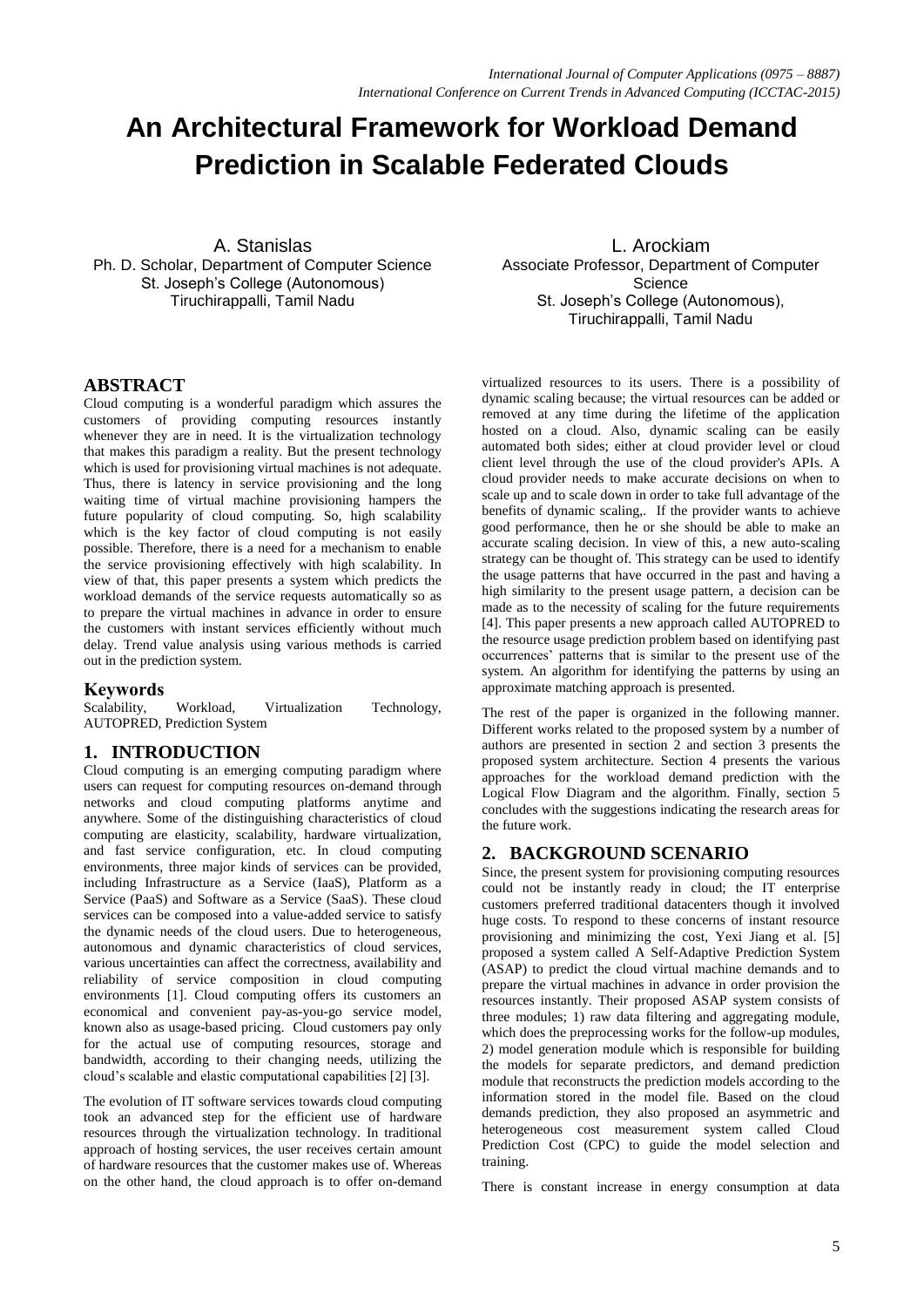# *International Journal of Computer Applications (0975 – 8887) International Conference on Current Trends in Advanced Computing (ICCTAC-2015)*

centers due to large amount of data stored in cloud. This becomes a key issue to be addressed as energy is an important resource in the field of IT industries. Energy can be conserved by migrating the virtual machines (VMs) running on underutilized machines to other machines and hibernating such underutilized machines. Avinash Mehta et al. [6] designed a strategy for energy-efficient cloud data center which makes use of historical data for service request prediction model. It enables the identification of the number of active servers required at a given moment thus making possible the hibernation of underutilized servers. To achieve this goal a slight modification is made in the existing cloud infrastructure where there are four controllers; cloud controller which manages cloud applications through their entire life cycles, cluster controller that controls the execution of VMs running on the nodes, storage controller which is used to provide central storage in a cluster and node controller that controls VM activities, including the execution, inspection and termination of VM instances. In their service prediction model they have used the kNN algorithm with a slight modification to obtain an adaptive kNN algorithm which predicts the  $(n+1)$ th value based on some given n past values.

High scalability, flexibility, and cost effectiveness are the key benefits of cloud computing. For efficient provisioning of computing resources, the administrators need the abilities to characterize and to predict the workload on the virtual machines. Arijhit Khan et al. [7] developed a co-clustering technique to identify groups of virtual machines that frequently exhibit correlated workload patterns and also the time periods in which the virtual machines are active. They also introduced a method based on Hidden Markov Modeling (HMM) to characterize and to predict the variations of workload patterns. They apply a multiple time series approach to analyze the workload at the group level rather than at the individual virtual machine level. Their approach was to identify only the common workload patterns across multiple VMs of CPU utilizations in different levels and not of various other utilizations.

A key challenge to be addressed to materialize the advantages promised by cloud computing is the design of effective autoscaling and self-tuning mechanisms capable of ensuring predetermined QoS levels at minimum cost in face of changing workload conditions. To address this issue, Bruno Ciciani et al. [8] present a design underlying the development of Cloud-TM's Workload Analyzer (WA), a crucial component placed between the Workload and Performance Monitor (WPM) and the Adaptation Manager (AM) of the Cloud-TM platform that has key functions of data aggregating and filtering, workload and resource demand characterization, workload and resource demand prediction, and QoS monitoring and alert notification.

Efficient resource scaling is mandate for the cost-saving benefit in cloud phenomenon. Cloud computing uses virtual resources that have setup time which is not negligible. So, prediction of the workload is a necessary concern for the dynamic scaling. Eddy Caron et al. [9] proposed an approach to overcome this problem. Their approach was based on identifying similar past occurrences of the current short-term workload history. They have used Knuth-Morris-Pratt (KMP) String Matching algorithm for finding solution to this problem. They presented in detail a resource auto-scaling algorithm for their approach.

Cloud customers are in dilemma in choosing the right cloud that performs better for their application. Efficient resource provisioning is one of the concerns that needed to be taken into consideration towards application performance. Ang Li et al. [10] proposed a trace-and-replay tool called CloudProphet which traces the workload of the applications running locally

and replays the same workload in the cloud for prediction. Depending on the accuracy, the prediction result can directly point the customer to the best performance provider. They used two common approaches for performance prediction; standard benchmark that can provide a baseline to compare the performance of different providers and another widely used approach called modeling that predicts the performance of simple computation. In this approach, the prediction was based on the current workload and the past occurrences were not taken into account and thus the performance prediction may not be accurate.

Quality of Service (QoS) is an important factor for any non-IT customers to use the services in cloud. The current infrastructures in cloud environment only support resourcelevel metrics –e.g. CPU share and memory allocation. There is not a well-defined mechanism to translate from service-level metrics to resource-level metrics. Moreover, the lack of precise information regarding the requirements of the services leads to an inefficient resource allocation. So, providers allocate the whole resources to prevent SLA violations. Gemma Reiget al. [11] proposed a novel mechanism to overcome this translation problem using an online prediction system which includes a fast Analytical Predictor (AP) and an Adaptive Machine Learning Based Predictor. They have also shown how a deadline scheduler could use these predictions to help providers to make the most of their resources. The solution of their approach helps dynamically allocating resources to the applications depending on their needs, while guaranteeing that each of them has always enough resources to meet the agreed service level metrics.

There is an increase in demand for cloud computing resources which causes the increase in power consumption. So, there needs to be a system for optimization of power consumption. John et al. [12] have introduced a framework for load demand prediction which would lead to optimal cloud resource allocation by minimizing energy consumption. They use neural network and autoregressive linear prediction algorithm to forecast loads in cloud data center applications. In the neural network model, they use the back-propagation algorithm which consists of a forward pass and a backward pass. The goal of the linear prediction filter is to observe the last N samples of the cloud channel and to update the predictor with reflecting the most recent statistical samples.

Since cloud computing centers are designed to be scalable and to process varieties of software applications, the power consumption is very high to meet the demands. So, there is a need of an Ultra-Low Power Computing System. Kranthimanoj Nagothu et al. [13] introduced a novel concept which involves using a variety of heterogeneous processors, each with different power and performance capabilities. By predicting the load and jointly allocating the tasks to the processors, they have reduced the power consumption. Though there are a number of algorithms available for prediction, the issue that arises often is stability. So, they use Wiener Filter equation for an Auto Regressive Moving Average (ARMA) and also Burg's algorithm which involves backward and forward prediction errors. To ensure stability, they constrain the reflection coefficients to be less than one.

The vast and widespread use of computing resources in the heterogeneous cloud computing environment necessitates the introduction of a management mechanism to ease the administration complexity and optimize the resource utilization. To this end, an appropriate model for the management of computational system resource is proposed by Eleni Patouni et al. [14] which is enhanced with prediction schemes. An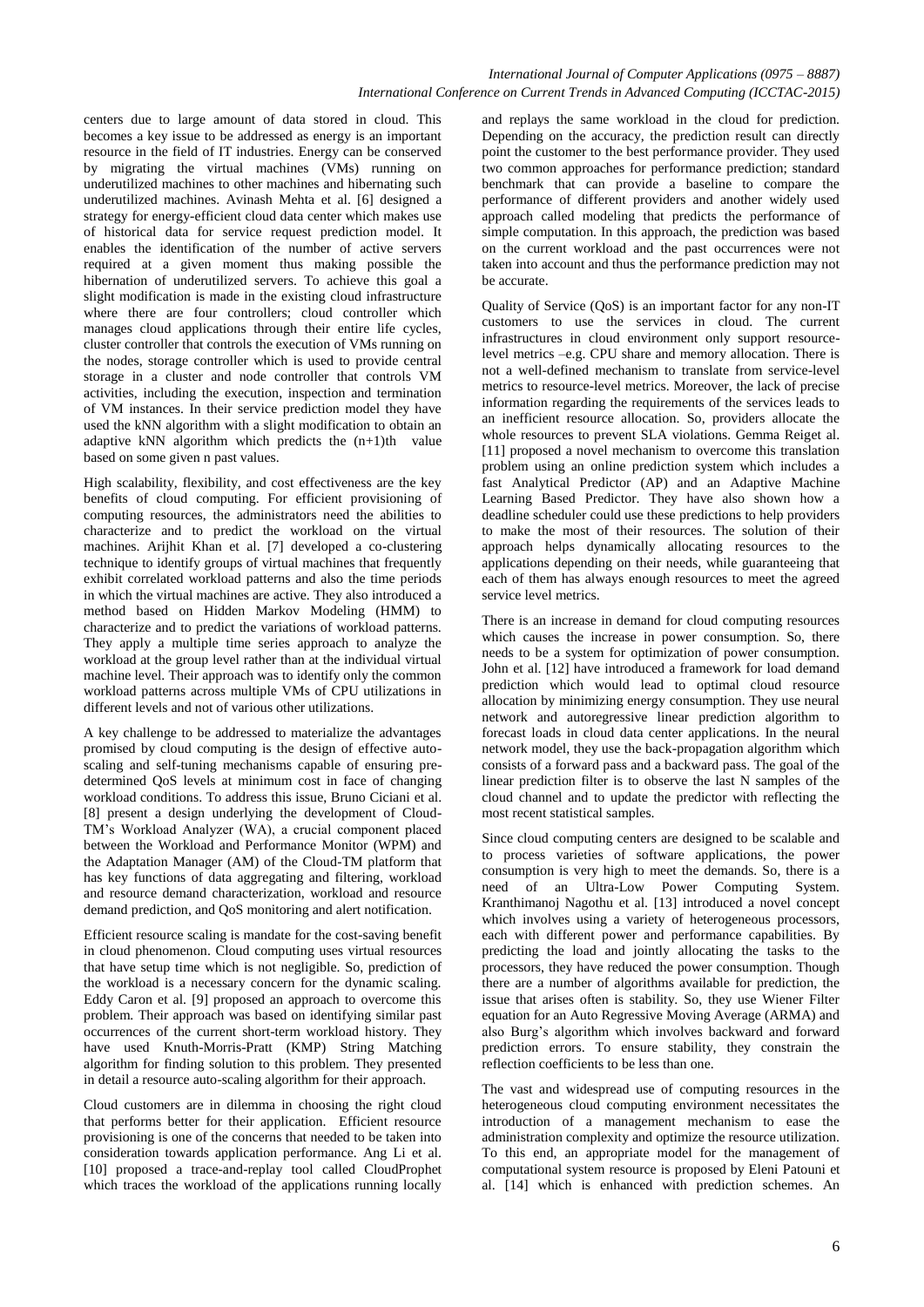algorithmic framework is introduced for the proactive load balancing of user decision-making requests and an analytical model has been proposed to compute the predicted values of the user satisfaction.

Cloud computing paradigm has brought a relief for the IT resource users from the burden of worrying about the infrastructure and system administration details. The significant problem that exists even now is with regard to the efficient provisioning and delivery of applications using cloud-based IT resources. To improve the efficiency of the system, Rodrogo N. Calheiros et al. [15] proposed a mechanism called analytical performance, and workload information to supply intelligent input to virtual machine generator about the system requirements to an application provider with the limited information about the physical infrastructure. The proposed provisioning technique detects the changes in workload intensity (arrival pattern, resource demands) that occurs over time and allocates multiple virtualized IT resources accordingly to achieve application QoS targets. Their analytical performance model allows the system to predict the effects of provisioning schedule on target QoS.

# **3. PROPOSED SYSTEM**

Since the cloud computing paradigm has brought a relief for the IT resource users from the burden of worrying about the infrastructure and system administration details, there is an increase in demand for cloud computing resources which causes difficulties in scaling according to the demand in cloud environment. The significant problem that exists even now is with regard to the efficient provisioning and delivery of cloudbased IT resources. For efficient provisioning of computing resources, the administrators need the abilities to characterize and to predict the service requests in order to prepare the virtual machines in advance. To achieve good performance, a new auto-scaling strategy can be elaborated namely, by identifying usage patterns that have occurred in the past and have a high similarity to the present usage pattern, a decision can be made as to the necessity of scaling for the future requirements. Thus, a new approach called AUTOPRED is proposed in this paper to predict the service requests based on identifying past occurrences' patterns that is similar to the present use of the system. The architecture of AUTOPRED is presented in Fig. 1.



**Fig.1: AUTOPRED Architecture**

As shown in Fig. 1, all the requests stored in the repository of historical data are separated according to the type of the service requests in correspondence with their time of requests made. The separated requests are once again aggregated together to predict the total number of service requests and as well as the number of each type of the service requests. This information is sent to the virtual machine pool in order that the required services are made available in advance in the form of virtual machines so as to allocate them to the requested customers.

# **4. WORKLOAD DEMAND PREDICTION**

The workload demand prediction service has several purposes: i) to decide on workload's demand pattern; ii) to recognize whether a workload's demands change significantly over time; iii) to support the generation of synthetic demand traces that represent future demands for each workload, e. g., demands for a particular period of time in a day or several weeks or months into the future, to support capacity planning exercises; and, iv) to provide a convenient model that can be used to support forecasting exercises. This section describes the techniques used to implement this service

# **4.1 Time Series Trend Analysis**

A method for finding the trend value is presented for deducing patterns, assessing their quality, and classifying them with regard to quality. A new approach is presented that assesses the similarity among occurrences of a pattern.

A set of ordered observations of quantitative variables taken at successive points in time, in terms of hours, days, months and years is considered for the historical data. The historical data is generated empirically to find the trend value in time series analysis as the nature of the data is concerned with the time for different intervals.

It can be mathematically defined by the functional relationship  $y_t = f(t)$ , where  $y_t$  is the value of the phenomenon under considerations at time *t.* If the values of a phenomenon or variables at times  $t_1, t_2, t_3, \ldots, t_n$  are  $y_1, y_2, y_3, \ldots, y_n$  respectively, then the series is

- $t$  :  $t_1$ ,  $t_2$ ,  $t_3$ , ...,  $t_n$
- $y_t$  :  $t_1$ ,  $y_2$ ,  $y_3$ , ...,  $y_n$

constitute a time series. Thus, a time series invariably gives a bivariate distribution, one of the two variables being time (t) and the other being the value (yt) of the phenomenon at different points of time. The values of t may be given yearly, monthly, daily or even hourly, usually but not always at equal intervals of time. For example, (i) the number of requests (yt) made per day at the interval of 0-4, 4-8, 8-12, 12-4, 4-8 and 8- 12 hours (t), (ii) the number of requests (yt) made during the days of week (t), (iii) the number of requests (yt) made for every month of a year (t) and (iv) the number of requests (yt) made for ten years (t) can be taken as the historical data from any environment for sample to find the trend value.

The empirical method is used to generate the historical data for different intervals of time for five years. The maximum number of service requests for five years is assumed as less than 100000 which, implies that the total number of request per year is less than 20000, the total number of requests per month is less than 1800, and the total number of requests per day is less than 60. The sample observed data generated by the empirical method for six intervals of time per day is given in the following Table 1and Fig.2.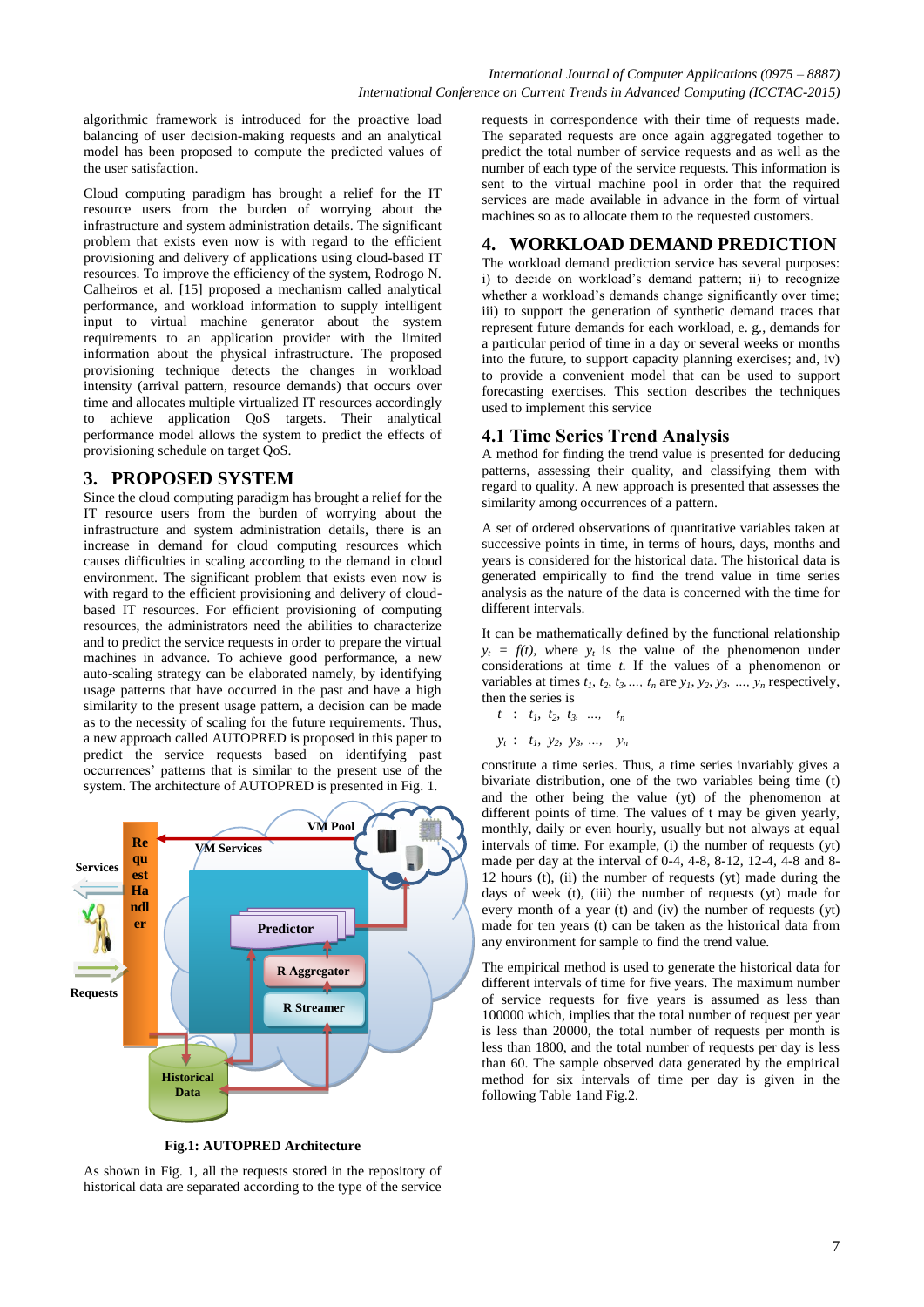

**Table 1: Observed Data for a Day**



As shown in the Table.1 and Fig.2, similar observed requests are generated for a week, month, and year and for five consecutive years respectively. Using these observed data, the value of y', that is the predicted trend value for all the intervals of time, namely, for a day, month, year and for five years are derived by the curve fitting methods in time series analysis.

The four popular methods namely, straight line curve fitting, exponential curve fitting, geometrical curve fitting and hyperbola curve fitting are considered for the trend analysis. The curve which is closest to the observed request curve is considered to be the predicted trend value. To find the précised closest curve, the sum of difference between the observed data (y) and (y') is calculated using  $\sum (y - y')^2$  for all the four methods and the minimum among the four is said to be the nearest curve for the observed data curve and that will be the predicted trend value. The following table and figure give the experimental result. It is observed and is evident from the Table

2 and Fig.3 that the geometrical curve fitting method is the nearest curve to the observed data curve and thus, the trend value by geometrical curve fitting method is the accurate prediction model for this nature of workload demand prediction. Therefore, trend value  $(Y = a.x^b)$  by geometrical curve fitting method is used in the prediction algorithm.

**Table 2: Trend Value Analysis**

|    |     |      |       |       |       |       | O     | <b>Y-</b>                 |
|----|-----|------|-------|-------|-------|-------|-------|---------------------------|
|    |     |      |       |       |       | 10    |       | $V^{\prime}$ <sup>2</sup> |
|    | Str | 5.76 | 10.69 | 15.62 | 20.56 | 25.49 | 30.42 | 937.254                   |
| Y' | Exp | 5.44 | 6.19  | 7.05  | 8.02  | 9.13  | 10.40 | 13.982                    |
|    | Geo | 4.65 | 6.30  | 7.54  | 8.55  | 9.44  | 10.22 | 8.509                     |
|    | Hyp | 5.18 | 5.84  | 6.71  | 7.87  | 9.52  | 12.04 | 25.843                    |



**Fig. 3: Trend Value Analysis**

# **4.2 Logical Flow Diagram of AUTOPRED**

The exact prediction of the customer's request enhances scalability in federated clouds. The information is sent also to the repository of the historical data to update the service requests for the future prediction. The workload demand prediction through various analyses is carried out. The entire process of working of the AUTOPRED prediction system is given in the Logical Flow Diagram (LFD) with the pseudo code for the algorithm in the following Fig. 4.



**Fig. 4: Logical Flow Diagram of AUTOPRED**